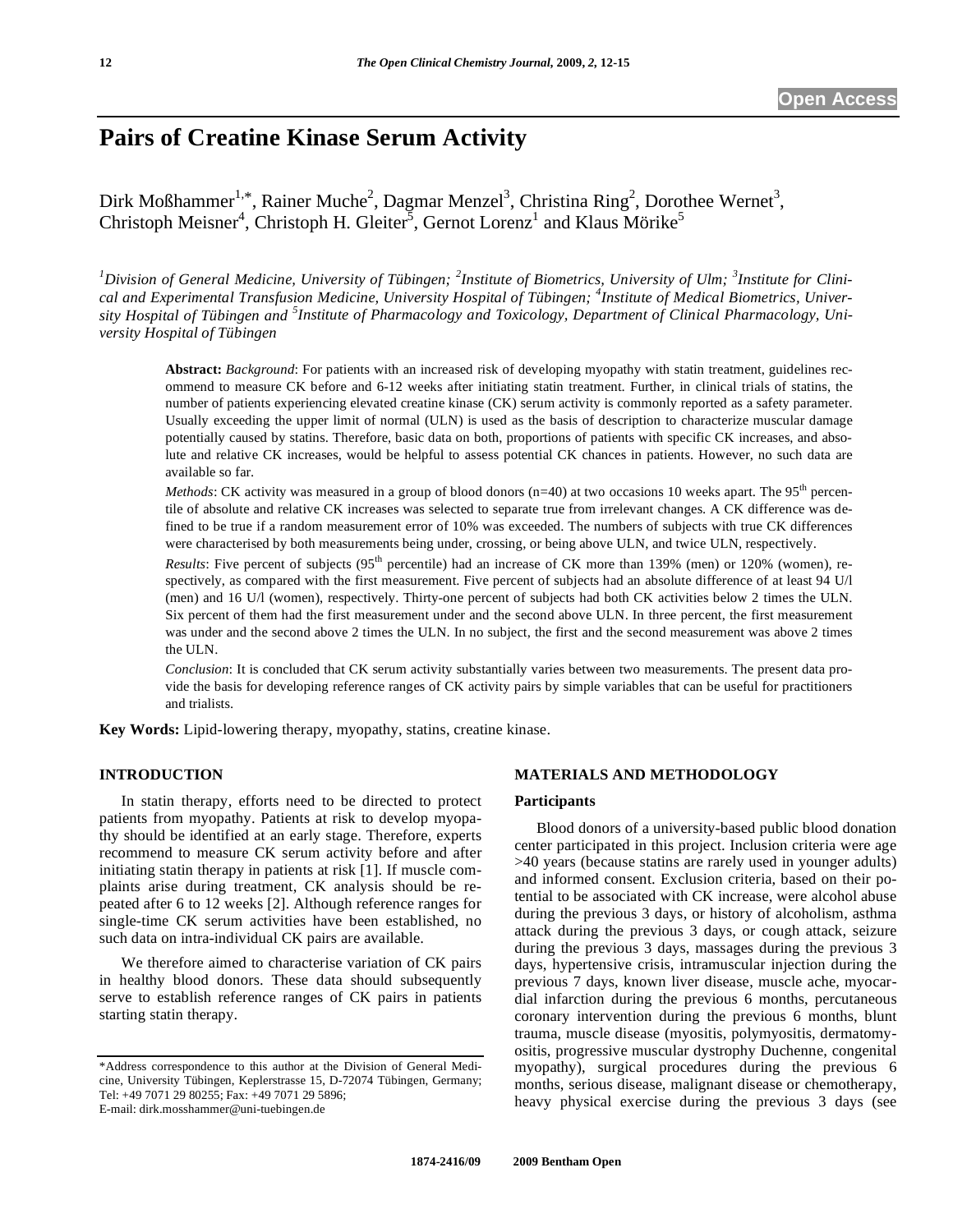below), use of statins or corticosteroids. These criteria were part of the informed consent. Data on ethnic background, muscle ache, drug use, body weight and height, and massages, sports or physical activity (definition scale:  $0 = no$ sport or physical activity,  $1 =$  light sport or physical activity, e.g., walking,  $2 =$  medium sport or physical activity, e.g., aerobic, jogging,  $3 =$  heavy sport or physical activity, e.g., competitional sport, during the previous 3 days) were collected using a separate questionnaire. The ethical committee of the Medical Faculty of the University of Tübingen approved the study protocol.

## **Analysis**

 CK serum activity was measured on two occasions (CK1 and CK2), about 10 weeks apart, in each subject. All tests were performed in one laboratory, using the modified method by Szasz using the  $ADVIA^{\circledast}$  1650 Chemistry Systems Bayer® kit. The CK assay used was the standard 37 °C IFCC (International Federation of Clinical Chemistry) method. The upper limit of normal (ULN) was 170 U/l (women) and 190 U/l (men), respectively.

 A random error of 10% was assumed, based on the CK measurement method's coefficient of variation (CV) of 3% and a resulting confidence range  $(= 3 \text{ CV})$  of about 10%.

 Target variables: The following target variables were described:

- 95th percentile of the absolute differences (CK2-CK1) and
- 95th percentile of the relative differences ( $(CK2/CK1)$  x 100%).

 Values exceeding these limits were considered abnormal. No parametric distribution was assumed for CK. 90% confidence intervals (CI) were calculated using the percentile method with bootstrap samplings (n=1000, a commonly used sample size) [3]. Additional target variables were defined using the following limits (Table **3**): upper limit of normal (ULN), 1.1-fold of first value (taking 3 CV into account), and twice ULN (based on arbitrary limits found in published reports, e.g. [4, 5]).

 Nonparametric 90% confidence intervals were determined for proportions of subjects meeting these criteria. Bootstrap sampling and data analyses were performed with the  $SAS^{\circledcirc}$  software version 9.1. Tests for confounding (age, sex, body mass index, physical activity) were performed using Wilcoxon rank sum tests for unpaired samples and Chi square tests, respectively. All tests were done in an exploratory fashion. The significance level was set to 5%.

# **RESULTS**

 40 blood donors met the inclusion criteria. Four male donors reporting heavy sport or muscle ache were excluded. All 36 donors were of Caucasian ethnic background. Seven participants reported using drugs, i.e. four women (1 contraceptive, 2 angiotensin-converting enzyme inhibitor, 1 thyroxin) and three men (thyroxin, beta blocker, angiotensin receptor blocker), see Table **1**.

 CK serum activity pairs and the target variables are shown in Table **2**. Differences greater than 94 U/l (men) or 16 U/l (women), respectively, and deviations of CK2 in relation to CK1 of more than 139% (men) or 120% (women) were found to occur in 5% of subjects.

 Fig. (**1**) shows the distribution of the individual CK activity difference values (CK2-CK1). An outlier is observed among the male group.

 Table **3** shows the absolute and relative frequencies of subjects whose CK values met the logical operations (random error of 10%, once or twice ULN). 25% of donors had significant variations within the reference range, and 11% of subjects had such variations above ULN.

**Table 1. Demographic Data and Time Interval between CK Measurements**

| Characteristic                                            |                              |                            |
|-----------------------------------------------------------|------------------------------|----------------------------|
| <b>Sex</b>                                                | female<br>male               | $n=14(39%)$<br>$n=22(61%)$ |
| Age<br>mean (median; minimum; maximum)                    | [years]                      | 47(44; 41; 68)             |
| <b>Time interval</b><br>mean (median; minimum; maximum)   | [days]                       | 73 (70; 63; 133)           |
| <b>Body mass index</b><br>mean (median; minimum; maximum) | [kg/m2]                      | 26 (25; 19; 39)            |
| Drug use                                                  | thyroxin                     | $n=2$                      |
|                                                           | beta blocker                 | $n=1$                      |
|                                                           | ACE inhibitor                | $n=2$                      |
|                                                           | angiotensin receptor blocker | $n=1$                      |
|                                                           | oral contraceptive           | $n=1$                      |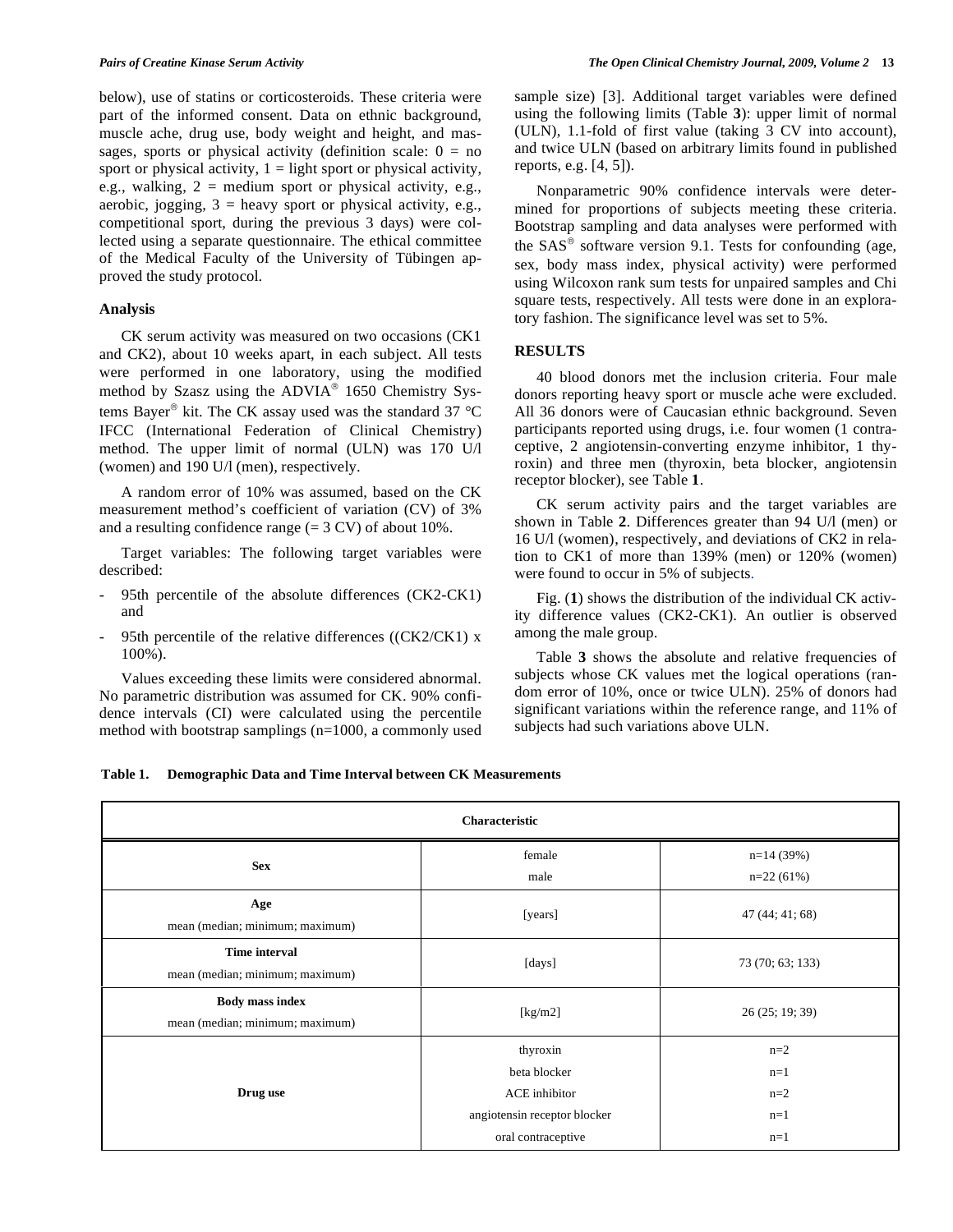# **Table 2. The 95th Percentile (Q95) of Creatine Kinase (CK) Serum Activities of First and Second Measurement (CK1 and CK2) and the Target Variables (CK2-CK1) and (CK2/CK1)x100\* with 90% CI† (n = 36)**

|                     | CK1<br>[U/l]   | CK2<br>[U/l]   | $CK2$ -CK1<br>[U/l] | (CK2/CK1)<br>x100% |
|---------------------|----------------|----------------|---------------------|--------------------|
| <b>Total cohort</b> |                |                |                     |                    |
| $Q_{95}$            | 257 [238, 377] | 348 [229, 796] | 47 [38, 419]        | 137 [128, 211]     |
| Men                 |                |                |                     |                    |
| $Q_{95}$            | 358 [207, 377] | 391 [229, 796] | 94 [38, 419]        | 139 [128, 211]     |
| Women               |                |                |                     |                    |
| $Q_{95}$            | 196 [182, 238] | 176 [146, 215] | 16 [13, 17]         | 120 [115, 125]     |

Legend: \* ((CK2)/(CK1)) x 100%, i.e. percent of CK1. † determination of CI with the percentile method using bootstrap samplings (n=1000) [3]. Values of the target variables are bold.

|  |  | Table 3. Proportions of Patients with Specific CK Increases (Including CI <sup>†</sup> ) Referred to the ULN <sup>§</sup> and 2 times the ULN |
|--|--|-----------------------------------------------------------------------------------------------------------------------------------------------|
|  |  |                                                                                                                                               |

| #                                                                             | Variation Criterion Described by the Logical Operation                  | <b>Absolute Frequency [90% CI]</b><br>(Relative Frequency [90% CI]) |
|-------------------------------------------------------------------------------|-------------------------------------------------------------------------|---------------------------------------------------------------------|
| 1.                                                                            | $(CK1\ddag < ULN)$ and $(CK2\ddag < ULN)$ and $CK2 > (1.1 \times CK1)*$ | 9[5; 14]<br>$(0.25 \, [0.14; 0.40])$                                |
| 2.                                                                            | $(CK1 < ULN)$ and $(CK2 > ULN)$ and $CK2 > (1.1 \times CK1)$            | 2 [0; 6]<br>$(0.06\ [0.01; 0.16])$                                  |
| 3.                                                                            | $(CK1 > ULN)$ and $(CK2 > ULN)$ and $CK2 > (1.1 \times CK1)$            | $4$ [1; 9]<br>$(0.11 \, [0.04; 0.24])$                              |
| 4.                                                                            | $(CK1 < 2ULN)$ and $(CK2 > 2 ULN)$ and $CK2 > (1.1 \times CK1)$         | 1 [0; 4]<br>$(0.03 \, [0.001; 0.12])$                               |
| 5.                                                                            | $(CK2 > 2ULN)$ and $(CK1 > 2ULN)$ and $CK2 > (1.1 \times CK1)$          | $\mathbf{0}$                                                        |
| Number of subjects meeting at least 1 criterion defined by logical operations |                                                                         | total: $15$ [10; 21]<br>$(0.42 \, [0.28; 0.57])$                    |

Legend: \*: The coefficient of variation (CV) of this measurement is about 3%, and thus confidence range (= 3 CV) about 10%. A true difference was assumed if >10% deviation. <sup>†</sup>CI: Confidence interval. <sup>‡</sup>CK1 und CK2: first and second CK measurement, respectively. <sup>§</sup>ULN: Upper limit of normal (i.e., females 170 U/l, males 190 U/l).

Explanation of #1: Twenty five percent of subjects meet the first variation criterion by having CK values below the ULN, but by having the second measurement 1.1 times greater than the first one (taking into account the random measurement error of 10%, see above).

Explanation of #2: Six percent of subjects had their first CK value below and the second above the ULN (but below 2 times the ULN) considering the random measurement error of 10%.

Explanation of #3: Eleven percent of subjects had their first and second CK value above the ULN considering the random measurement error of 10%.

Explanation of #4: In 3% of subjects, the first CK value is below double ULN and the second is above double ULN regarding the random measurement error of 10% (3 CV).

 Testing for potential confounders (age, sex, body mass index, physical activity), sex gives a borderline significant association (p=0.05): Only 3 out of 15 subjects meeting at least 1 variation criterion were women.

### **DISCUSSION**

 Using pre-specified criteria, the present data show that individual pairs of CK serum activities are variable. On the basis of these variation criteria and results it seems appropriate to establish reference ranges for two consecutive CK measurements in individuals. For the outlier of individual CK differences (Fig. **1**), no obvious reason (such as age, body mass index, physical activity, medication) was found. Recent data indicate that inter-individual variability of CK activity in the general population is greater than previously suggested and that relatively high values frequently occur in different subgroups [6]. Those and our findings are consistent with the existing knowledge that males have higher values than females, as reflected by higher ULN than in females. However, higher CK activity levels per se are not sufficient to explain the higher intra-individual CK activity differences that we observed. Whatever the underlying reason may be, the existence of outstanding CK activity pairs will be important for subsequent studies evaluating CK alterations upon statin treatment initiation.

 Our data do not allow conclusions about the clinical significance of CK alterations. Rather, our data will provide the basis for prospective studies to address the prognostic value of CK alterations and, specifically, minimum changes required to stop treatment.